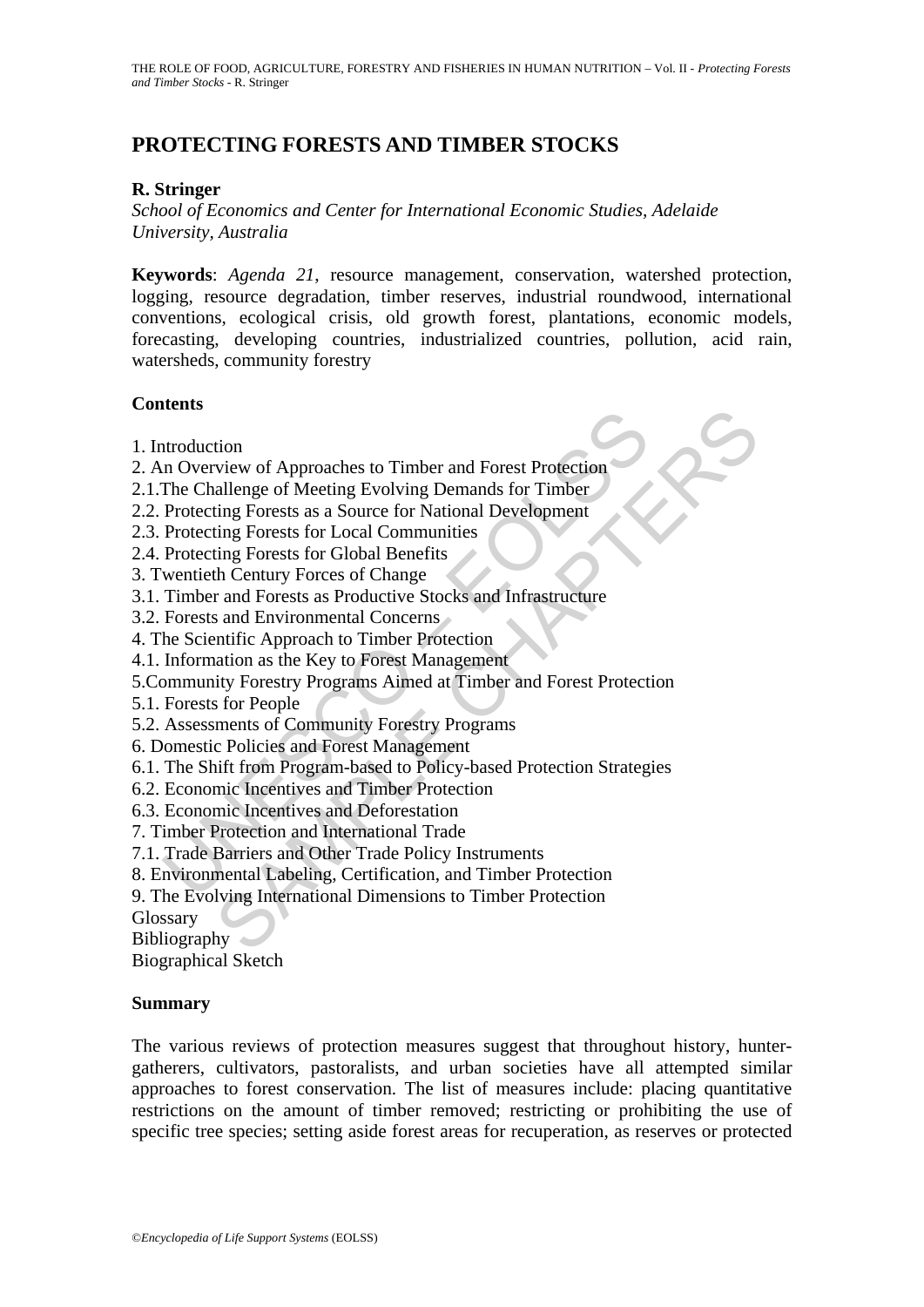areas; protecting species during important phases of their life cycle; and designating forest areas for specific types of exploitation.

In the past, empires to villages, kingdoms to fiefdoms, and local councils to national governments tended to treat forests as bounded stocks of wood that could be enhanced, maintained, or converted to improve individual, community, or national welfare. For thousands of years, these earlier approaches made use of customs, traditions, armies, or ministries to enforce forest regulations, decrees, and laws.

Governments are recognizing that sources of wood are found beyond conventional forest jurisdictions and that forest benefits and services go beyond wood. In the twentyfirst century, countries are seeking to find appropriate economic policies, regulatory mechanisms, financial incentives, organizational structures, and property rights arrangements to protect timber and promote sustainable forestry practices.

 Forests are recognized as complex ecosystems capable of providing a wide range of economic, social, and environmental benefits. These benefits and services are valued differently by different people and different groups in society. Local, regional, national, and international interests in forest resources also differ greatly. The shifting and sometimes conflicting expectations of forests create difficult policy challenges in attempting to protect forests and timber stocks.

# **1. Introduction**

magnements to protect timber and promote sustainable forestry pract<br>ests are recognized as complex ecosystems capable of providin<br>nomic, social, and environmental benefits. These benefits and s<br>rerently by different prople that to protect timber and promote sustainable forestry practices.<br>
a recognized as complex ecosystems capable of providing a wide rang<br>
social, and environmental benefits. These benefits and services are va<br>
by different Concern over how the world was managing its timber and forest resources moved onto a crowded stage at the United Nations Conference on Environment and Development (UNCED) during the summer of 1992. UNCED highlighted forest protection by developing a set of "forest principles," devoting a chapter of its major publication, *Agenda 21*, to combating deforestation, and focusing on the importance of nonwood functions of forests in the Biodiversity and Climate Change Conventions. This emerging consensus on principles of sustainable forest management represented a major step in human history.

Yet, while the UNCED activities represented the most ambitious commitment of responsibilities to protect forests beyond national boundaries, attempts to conserve, manage, and protect forests and timber stocks go back thousands of years (see *History of Forestry* and *Tree Domestication and the History of Plantations*).

Records indicate that the Chinese grappled with questions of long-run sustainable timber supplies in the fourth century BC. In India and Sri Lanka, rulers began establishing forest preserves, controlling cutting, and regulating hunting more than two thousand years ago.

Western cultures later developed similar protective measures. The Canton of Schwyz in Switzerland passed legislation in 1343 to maintain forests for a constant supply of fuelwood and timber and for protection against avalanches. In the 1500s, German states tried to stop deforestation by imposing ordinances to regulate wood supplies; laws required households to plant hedges and dig ditches instead of building wooden fences,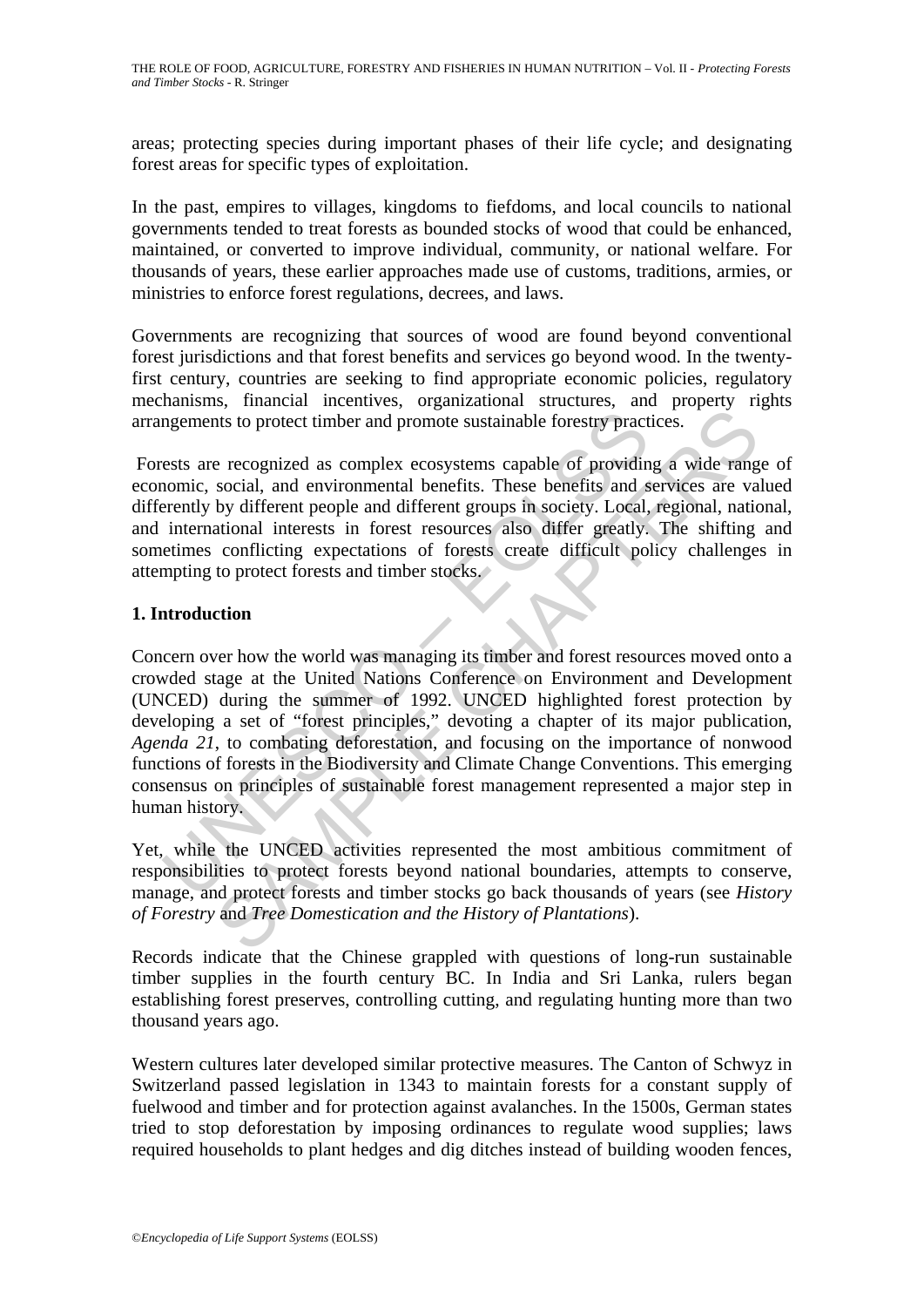forced builders to substitute bricks for wood shingles in roofs, and regulated charcoal making. Saxony called for all new houses to be built entirely of stone, and permitted only designated foresters to decide which trees to cut, even in private forests.

Current attempts at establishing effective strategies to protect forests and timber involve an array of difficult choices, as in the past. For example, while we know that clearing for crops and pasture, cutting for fuelwood, uncontrolled commercial logging, and expanding infrastructure all contribute to deforestation and forest degradation, the fundamental problem facing policymakers is how to address the underlying causes, including poverty, hunger, access to land, lack of jobs, and income-generating opportunities, and growing economic demands for forest good and services.

Twentieth century experiences show that, ironically, government policies frequently exacerbate these underlying causes, producing intense and lasting impacts on forest resources.

erbate these underlying causes, producing intense and lasting<br>
urces.<br>
growing body of literature demonstrates convincingly that taxe<br>
eressions, administered prices, controlled transportation of forest g<br>
ere insecurity, these underlying causes, producing intense and lasting impacts on for these underlying causes, producing intense and lasting impacts on formulation of the state and interactions and material process controlled transportati A growing body of literature demonstrates convincingly that taxes, terms of forest concessions, administered prices, controlled transportation of forest goods, land and tree tenure insecurity, tariff and nontariff barriers to international trade, investment incentives, agricultural sector strategies, and macroeconomic policies all affect economic motivations and management and conservation of temperate and tropical forests. In many cases, these policies directly encourage or unintentionally subsidize deforestation and degradation.

Forests are complex ecosystems capable of providing a wide range of economic, social, and environmental benefits; but these benefits and services are valued differently by different people and different groups in society.

Local, regional, national, and international interests in forest resources also differ greatly. The shifting and sometimes conflicting expectations of forests create difficult policy challenges in dealing with both the forest sector and national development.

Earlier centralized and sectoral policies often were determined by the need to generate revenue and foreign exchange for national economic development.

New national development strategies require policies that integrate forests in rural development efforts and that balance economic and environmental needs among national, local, and international interests.

Countries are seeking to find appropriate economic policies, regulatory mechanisms, financial incentives, organizational structures, and property rights arrangements to protect timber and promote sustainable forestry practices.

 In many countries, the search for policies takes place alongside a wider examination of the role of government as forest managers and as landowners. This examination is prompted partly by governments' own need to optimize resource efficiency, and partly by the perceived ineffective performances of forest services.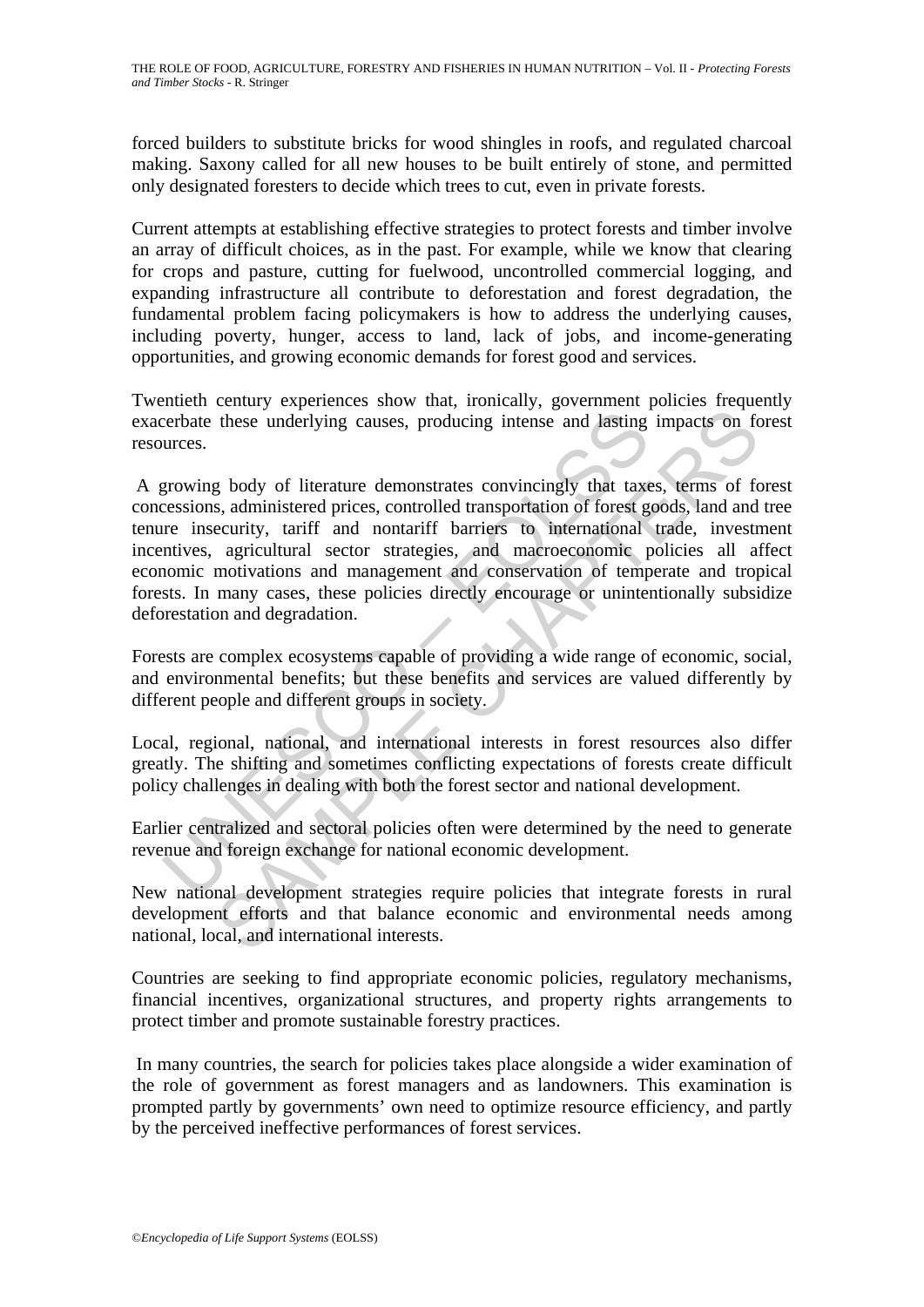# **2. An Overview of Approaches to Timber and Forest Protection**

In the past, empires to villages, kingdoms to fiefdoms, local councils to national governments all tended to treat forests as bounded stocks of wood that could be enhanced, maintained, or converted to improve individual, community, or national welfare.

For thousands of years, these earlier approaches made use of customs, traditions, armies, or ministries to enforce forest regulations, decrees, and laws. Governments are recognizing that sources of wood are found beyond conventional forest jurisdictions and that forest benefits and services go beyond wood.

The more recent view of what forests are and what they contribute requires national strategies and policies to integrate forests in rural development efforts and to balance economic and environmental needs among local, national, and international interests.

Egies and policies to integrate forests in rural development efficionic and environmental needs among local, national, and internal<br>errnments are searching for pragmatic forestry policy framerently with both the contributi and policies to integrate forests in rural development efforts and to ball and environmental needs among local, national, and international interests<br>and environmental needs among local, national, and international interes Governments are searching for pragmatic forestry policy frameworks that deal coherently with both the contributions of forests to development and the organizational structures required to make better use of these contributions.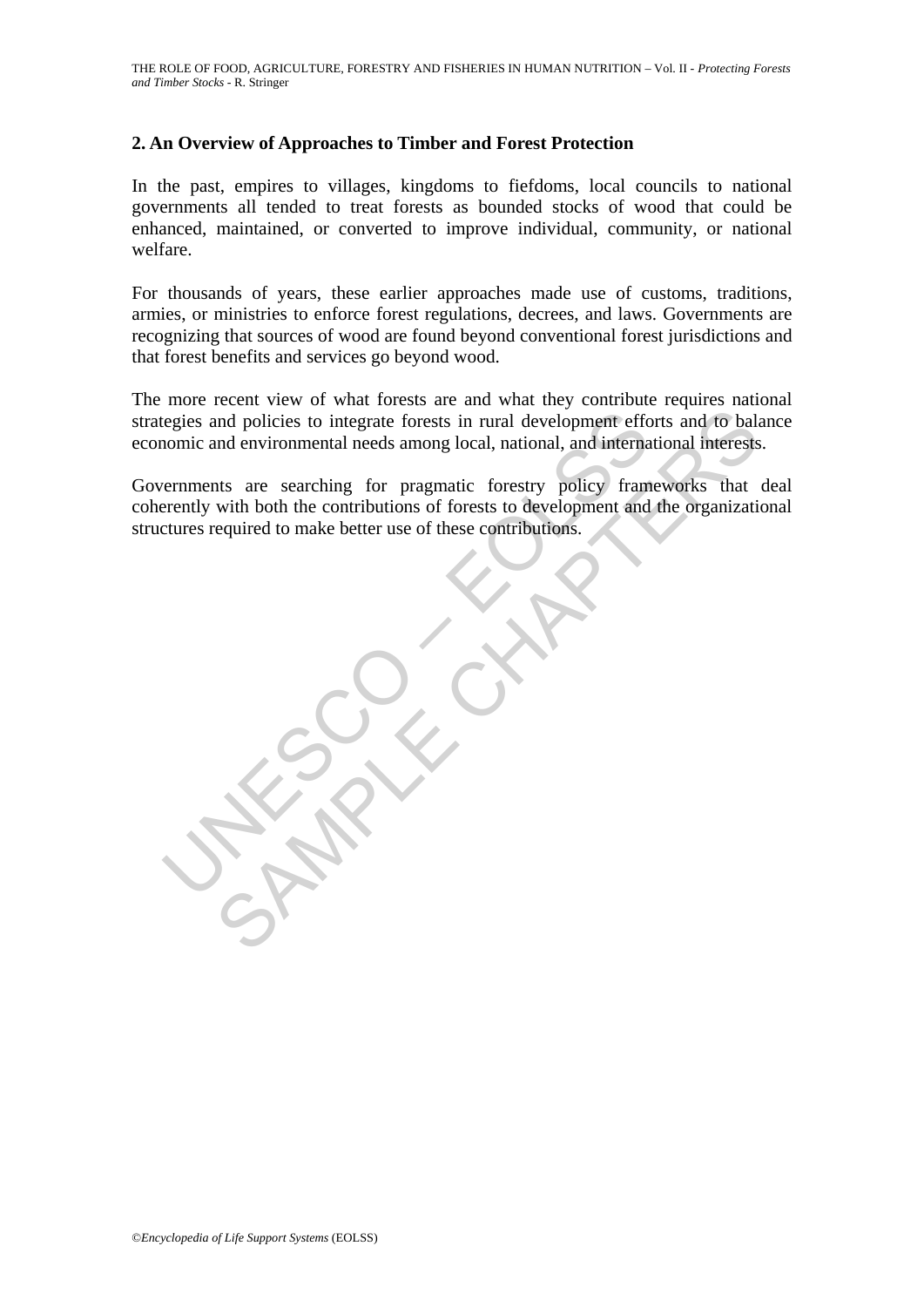| Region             | Land Area<br>(thousand ha) | <b>Original Forest</b><br>as per cent of<br>Land Area | <b>Current Forest</b><br>as per cent of<br>Original Forest<br>(1996) | <b>Total Forest Area</b><br>1990<br>(thousand ha) | <b>Total Forest Area 1995</b><br>(thousand ha) | Annual<br>change<br>(thousand ha) |
|--------------------|----------------------------|-------------------------------------------------------|----------------------------------------------------------------------|---------------------------------------------------|------------------------------------------------|-----------------------------------|
| Africa             | 2,963,468                  | 22.9                                                  | 33.9                                                                 | 538,978                                           | 520,237                                        | $-3,748$                          |
| Asia               | 3,085,414                  | 49.1                                                  | 28.2                                                                 | 517,505                                           | 503,001                                        | $-2,901$                          |
| Oceania            | 849,135                    | 16.9                                                  | 64.9                                                                 | 91,149                                            | 90,695                                         |                                   |
| Europe             | 2,260,320                  | 72.7                                                  | 58.4                                                                 | 930,732                                           | 933,326                                        |                                   |
| North<br>America   | 1,838,009                  | 59.7                                                  | 77.3                                                                 | 453,270                                           | 457,086                                        |                                   |
| Central<br>America | 264,835                    | 67.2                                                  | 54.5                                                                 | 79,812                                            | 75,018                                         | $-959$                            |
| South<br>America   | 1,752,925                  | 55.6                                                  | 69.1                                                                 | 894,466                                           | 870,594                                        | $-4,774$                          |
| World              | 13,048,300                 | 47.7                                                  | 53.4                                                                 | 3,510,728                                         | 3,454,382                                      | $-11,269$                         |
|                    |                            |                                                       | Source: FAO<br>Table 1. Forest cover and change                      |                                                   |                                                |                                   |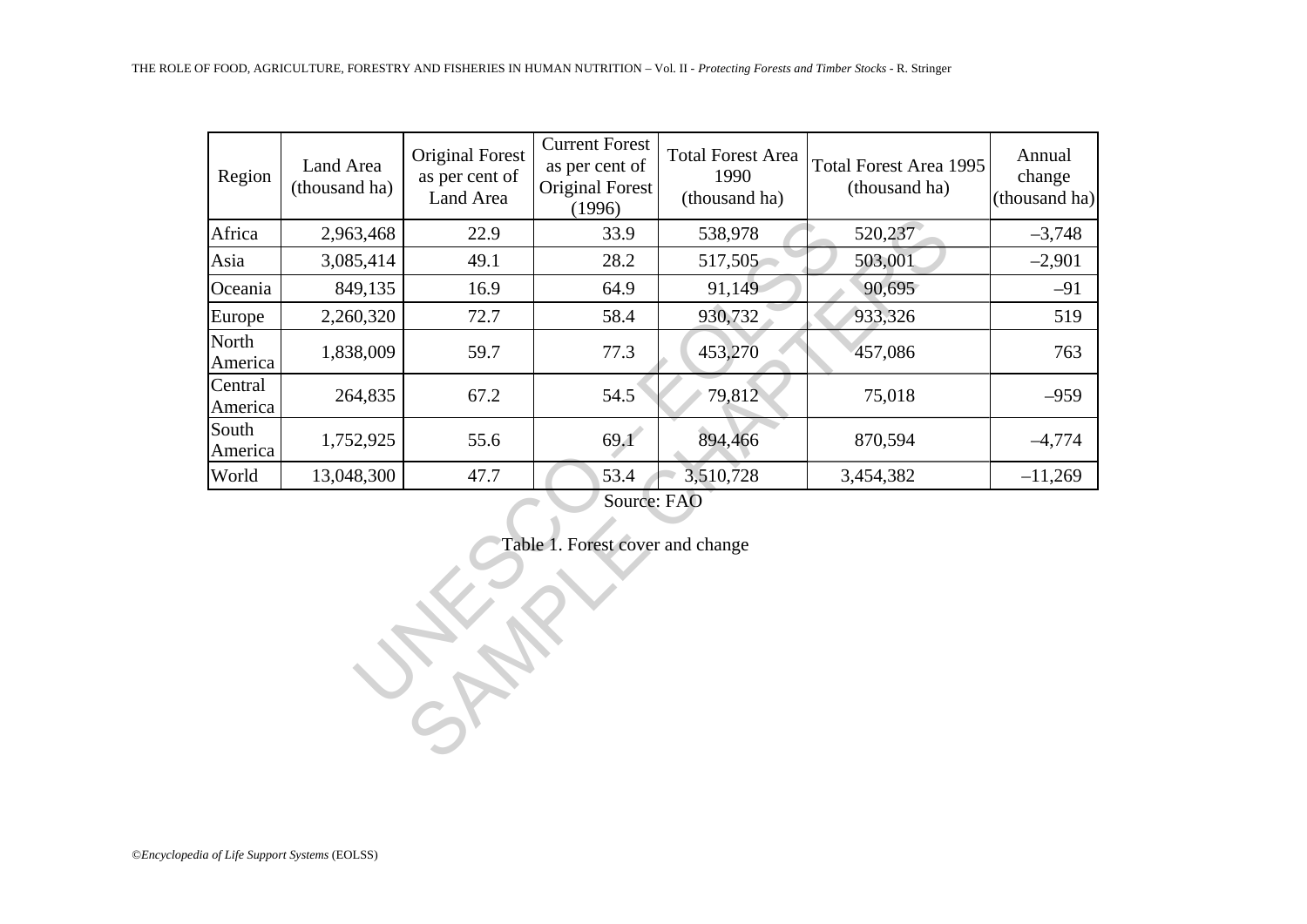# **2.5.The Challenge of Meeting Evolving Demands for Timber**

The ever-evolving concepts and shifting priorities about how to protect forests and timber stocks place strains on national capacity to manage individual forest units. For instance, sustainability in forestry has evolved from focusing on sustained yield of timber to a much broader concept of managing ecological processes, environmental services, and economic and social goods. Like the concept of sustainable development, incorporating this broad range of values into sustainable forestry management is appealing but difficult in practice.

In addressing the wide spectrum of priorities among local, national, regional, and global perspectives and responding to interest groups which often have competing objectives, tradeoffs are inevitable. Critically important issues of equity and morality arise when the interests and welfare of local communities, with limited options and capacity to find alternatives for their subsistence, differ with national or international priorities. Consulting with and then compensating those poorly served by the priorities selected are essential; the public must be involved in setting priorities.

For all these reasons, governments are challenged to accommodate people's needs with national and global interests; to use protection strategies that determine forest conditions in ways that help improve opportunities for people and communities; and to better understand how interactions among sectoral policies and macropolicies influence how people use forests and the consequences of that use on national development.

rests and welfare of local communities, with limited options and<br>matives for their subsistence, differ with national or internalling with and then compensating those poorly served by the<br>essential; the public must be invol and welfare of local communities, with limited options and capacity to<br>s for their subsistence, differ with national or international priori<br>with and then compensating those poorly served by the priorities sele<br>al; the pub In early civilizations, timber and forest resources played a relatively simple role. Timber was needed for fuelwood, construction materials, shipbuilding, and related economic and social uses. Forests were also maintained as hunting reserves and as habitats for humans. Across time, geography and cultures, as timber was plentiful relative to demand, protection policies, rules, and laws tended to be simple and only casually enforced. As populations grew and economies expanded, forest resources often became scarce and community or national protection strategies evolved. From small communities to empires, timber protection strategies appear to have evolved from an unregulated or uncontrolled phase to a protective custody phase and then finally to a conservation phase.

The various reviews of protection measures suggest that throughout history, huntergatherers, cultivators, pastoralists, and urban societies have all attempted similar approaches to forest conservation. The list of measures include: placing quantitative restrictions on the amount of timber removed; restricting or prohibiting the use of specific tree species; setting aside forest areas for recuperation, as reserves, or protected areas; protecting species during important phases of their life cycle; and designating forest areas for specific types of exploitation. These various approaches to timber and forest protection may be motivated by imperial or elitist concerns such as the ancient hunting reserves of Assyria and China or by more populists concerns, such as community actions undertaken to manage timber resources as common property.

### **2.6. Protecting Forests as a Source for National Development**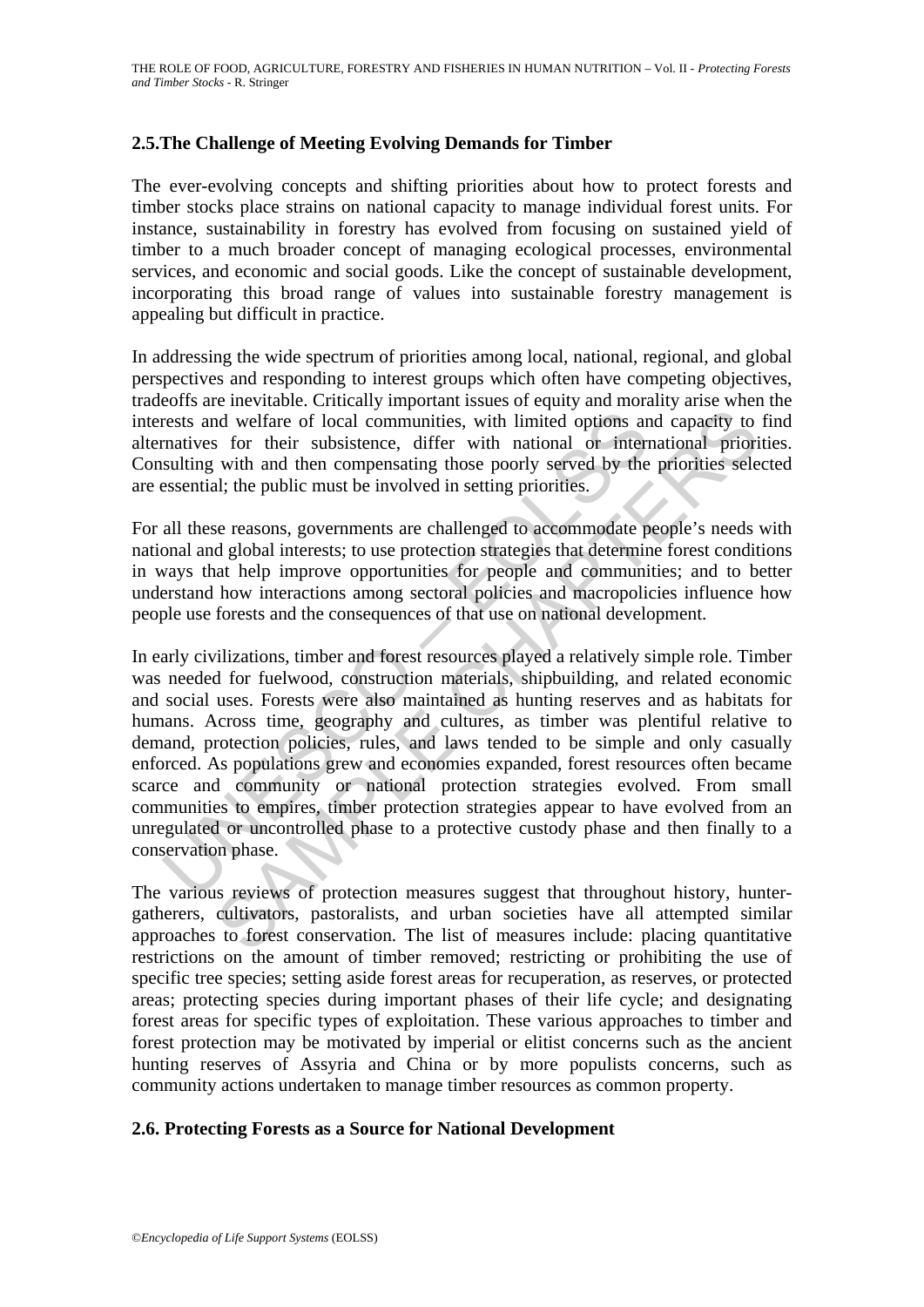For the most part, national-level protection initiatives are of recent origins. In the early 1950s, when international attention turned to the less developed countries throughout Africa, Asia, and Latin America, no readily available conceptual model existed with which to analyze the role played by timber resources in these mostly agrarian societies. Development models described the growth and development process as a series of linear stages through which all countries must pass. The high income countries had converted much of their forests and timber to other forms of capital. Thus, many reasoned that developing countries would need to follow the same path taken by the world's richer nations in their transformation from agrarian to industrialized economies.

Forests and the role timber can contribute received little or no attention in these initial development models. In general, forests were viewed as a source of land to be converted to more productive uses. While timber could also be a source of revenue and foreign exchange, forests were seen as relatively unimportant in the struggle to promote economic development. Forest industries other than pulp and paper were considered too small to be significant for industrialization efforts.

International donors ignored the forestry sector relative to other activities. The World Bank did not establish a policy paper on forestry development until 1978. Between 1949 and 1968, it funded only two forestry projects in developing countries—a chemical pulp and newsprint mill in Chile and a paper mill in Bangladesh. During this same period, lending for land colonization projects, dam construction, road building, and related development projects resulted in the removal of forests. The World Bank's first forestry loan, focusing on soil conservation and watershed management, was made in 1980.

nange, forests were seen as relatively unimportant in the stronic development. Forest industries other than pulp and paper w<br>Il to be significant for industrialization efforts.<br>Trational donors ignored the forestry sector forests were seen as relatively unimportant in the struggle to protevelopment. Forest industries other than pulp and paper were considered significant for industrialization efforts.<br>
al donors ignored the forestry sector r This conventional approach to forestry was challenged in the 1960s with an international strategy developed when a team of foresters lead by Westoby argued that those responsible for setting development priorities were unaware of the potential contribution of forests to industrial-based development. The strategy drew on concepts of growing points, lagging regions, and backward and forward linkages to demonstrate how timber resources and forests (as natural capital) could play a more vital role in promoting economic growth. The study helped attract international attention to the forestry sector. Over the next decade, the frequency and funding for forestry projects increased substantially, and projects were more carefully prepared, documented, and justified than in the past.

The widespread use of national-level forest protection strategies began after 1970, when widely held public opinion suggested that countries were just cashing in their forests. The evidence supported these perceptions. For example, a frequently cited study by the International Tropical Timber Organization (ITTO) asserts that less than 1 million ha of tropical forests out of the 828 million ha within ITTO member countries were under sustained yield management in the mid-1980s. FAO estimates that more than 15 million ha of tropical forests were lost each year during the 1980s. In addition, the FAO reports that the area of severe forest degradation is perhaps even larger than the area of forest depletion.

The general perception is that commercial logging is the major cause of accelerating tropical deforestation and temperate forest degradation. Critics point to the lack of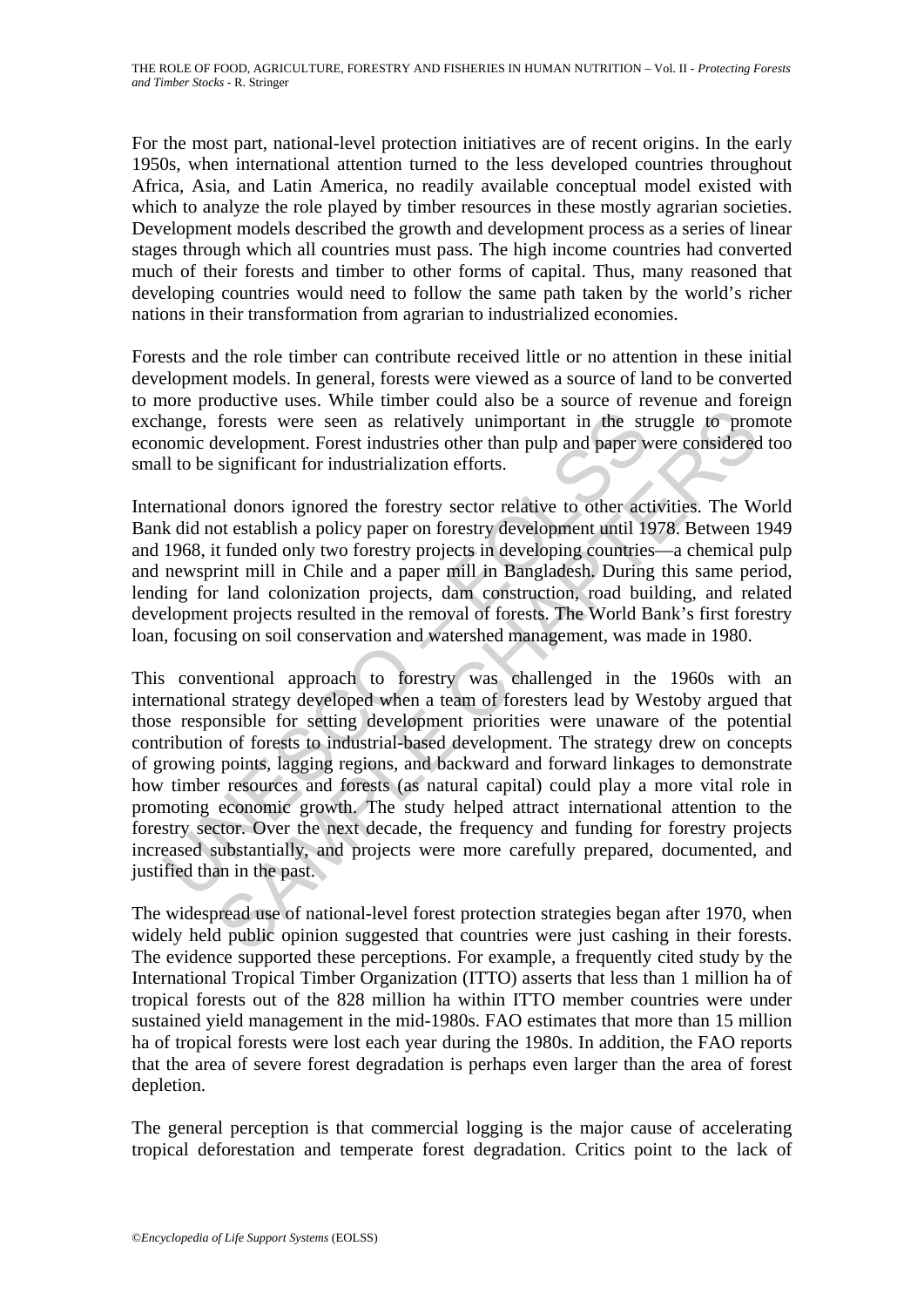attention paid to forest values other than timber, including the value of wilderness, wildlife, nonwood products, environmental services, ecological linkages, and biological diversity. When logging operations conflict with these values, people believe forestry policies favor the timber industry. This growing public concern for the natural environment and discontent about how forests are managed increased pressure to develop policies that address the multiple and competing demands on forest resources.

# **2.7. Protecting Forests for Local Communities**

Significant changes to forest and timber protection measures began as growing awareness of how local communities control and depend on forests prompted efforts to strengthen local forest management, programs, and activities. New types of cooperative activities emerged between local communities and national governments, including community forestry, farm forestry, joint forest management, and small-scale forestry enterprises. These activities highlighted the role of forests in broader rural development. The importance of forests to local communities led governments, Non-Governmental Organizations (NGOs), and international aid donors to consider a variety of rights, obligations, incentives, and supports that would motivate people to invest in growing and managing forests and timber resources.

 Countries throughout the world paid greater attention to local interests in forests and the capacity of communities to manage them alongside national interests. They experimented with new structures, rules, and property forms to enhance the productivity of forests, to protect environmental qualities, and to empower rural communities to use forest resources for economic and social needs. As these various interests and objectives were not necessarily compatible, they were destined to expand rather than resolve contentious forest issues.

munity forestry, farm forestry, joint forest management, and s<br>rprises. These activities highlighted the role of forests in broader r<br>importance of forests to local communities led governments, l<br>anizations (NGOs), and int The forestry, farm forestry, joint forest management, and small-scale forestry, farm forestry, joint forest management, and small-scale forests on local communities led governments, Non-Government and small-scale forests o By the late 1970s, changes in the overall concept of economic development had created a new role for forestry. Experience revealed that development assistance strategies focused solely on promoting industrialization were not working satisfactorily. Poverty increased steadily in many countries, even though their economies expanded at a strong pace. To address this dilemma, development experts turned their attention to poverty reduction, employment generation and improved equity. Furthermore, policymakers began to recognize that natural resource degradation seriously impedes economic development and poverty alleviation. Sustainability gradually emerged as the major development principle. At the same time, natural resource and environmental economics flourished, strengthening analytical techniques and enhancing macroeconomic development models.

- -
- -
- -

TO ACCESS ALL THE **30 PAGES** OF THIS CHAPTER, Visit[: http://www.eolss.net/Eolss-sampleAllChapter.aspx](https://www.eolss.net/ebooklib/sc_cart.aspx?File=E5-01A-02-03)